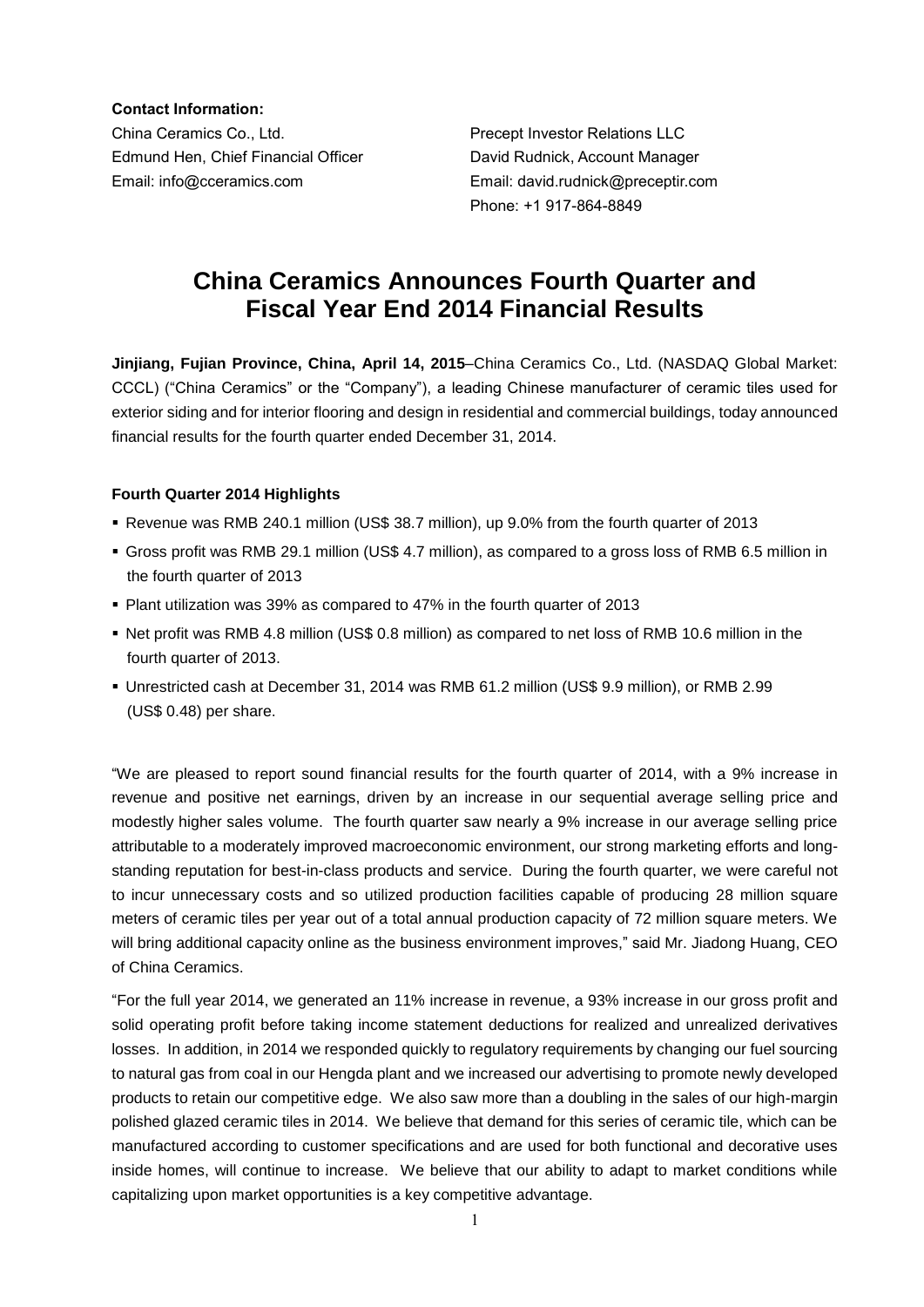"Looking ahead to 2015, we believe that the operating environment will improve modestly as compared to last year and that the macroeconomic fundamentals underlying our business are sustainable. In our view, urbanization is a long-term phenomenon in China that continues to be vital to economic growth and prosperity and the real estate and construction sectors continue to be very important growth sectors of the Chinese economy. While we are prepared for occasional sector cyclicality, we believe that our wellcapitalized balance sheet, modernized facilities and reputation as a premier ceramic tile producer enables us to weather occasionally volatile business conditions and capitalize upon the opportunities presented by China's growth and development," concluded Mr. Jiadong Huang.

#### **Fourth Quarter 2014 Results**

**Revenue** for the fourth quarter ended December 31, 2014 was RMB 240.1 million (US\$ 38.7 million), an increase of 9.0% from RMB 220.3 million for the fourth quarter ended December 31, 2013. The year-overyear increase in revenue was primarily due to an 8.7% increase in average selling price to RMB 31.1 (US\$ 5.01) in the fourth quarter of 2014 from RMB 28.6 in the same year-ago quarter.

**Gross profit** for the fourth quarter ended December 31, 2014 was RMB 29.1 million (US\$ 4.7 million), as compared to a gross loss of RMB 6.5 million for the fourth quarter of 2013. The gross profit margin was 12.1% for the fourth quarter ended December 31, 2014 as compared to a negative gross profit margin of 2.9% for the fourth quarter of 2013. The year-over-year change in gross profit margin was primarily driven by the 8.7% increase in average selling price as we raised our selling price on all of our products on July 1, 2014 which drove revenue gains in the fourth quarter of 2014, as well as the decrease in inventory provision by RMB 22.8 million, which increased the cost of goods sold in the year-ago quarter.

**Realized and unrealized fair value gain on derivative financial instruments** for the fourth quarter ended December 31, 2014 was nil, as compared to RMB 3.1 million for the fourth quarter of 2013. During the second quarter of 2013 and the first quarter of 2014, we entered into certain foreign currency transaction agreements with Taishin International Bank for investment purposes. The agreements meet the definition of a derivative: no initial net investment; value changes in response to the change of exchange rate (US\$ versus RMB); and the agreements are settled at a future date. In July 2014, our Chief Executive Officer and the Company's largest shareholder, and an affiliate of our Chief Executive Officer, agreed to assume these agreements. As a result, after July 31, 2014, we are no longer required to fund any losses related to these agreements, and will neither suffer any future liabilities arising under those agreements nor realize any benefits arising under those agreements.

**Other expenses** for the fourth quarter ended December 31, 2014 was RMB 6.0 million (US\$ 1.0 million), as compared to RMB 0.3 million for the fourth quarter of 2013. The year-over-year increase in other expenses was mainly caused by the provision for litigation claim of RMB 5.3 million (US \$0.9 million) for the fourth quarter of 2014. The provision reflects an agreement in principle which we have reached with the plaintiffs to settle all of the outstanding class action litigation. That agreement in principle is subject to the negotiation of mutually acceptable settlement documents and court approval.

**Profit from operations before taxation** for the fourth quarter ended December 31, 2014 was RMB 10.1 million (US\$ 1.6 million), as compared to a loss from operations before taxation of RMB 13.0 million for the fourth quarter of 2013. The year-over-year increase in profit from operations was primarily the result of the improvement in our gross profit caused primarily by the increase in average selling prices of our products and the decrease in inventory provision by RMB 22.8 million.

**Net profit** for the fourth quarter ended December 31, 2014 was RMB 4.8 million (US\$ 0.8 million), as compared to a net loss of RMB 10.6 million for the comparable period of 2013.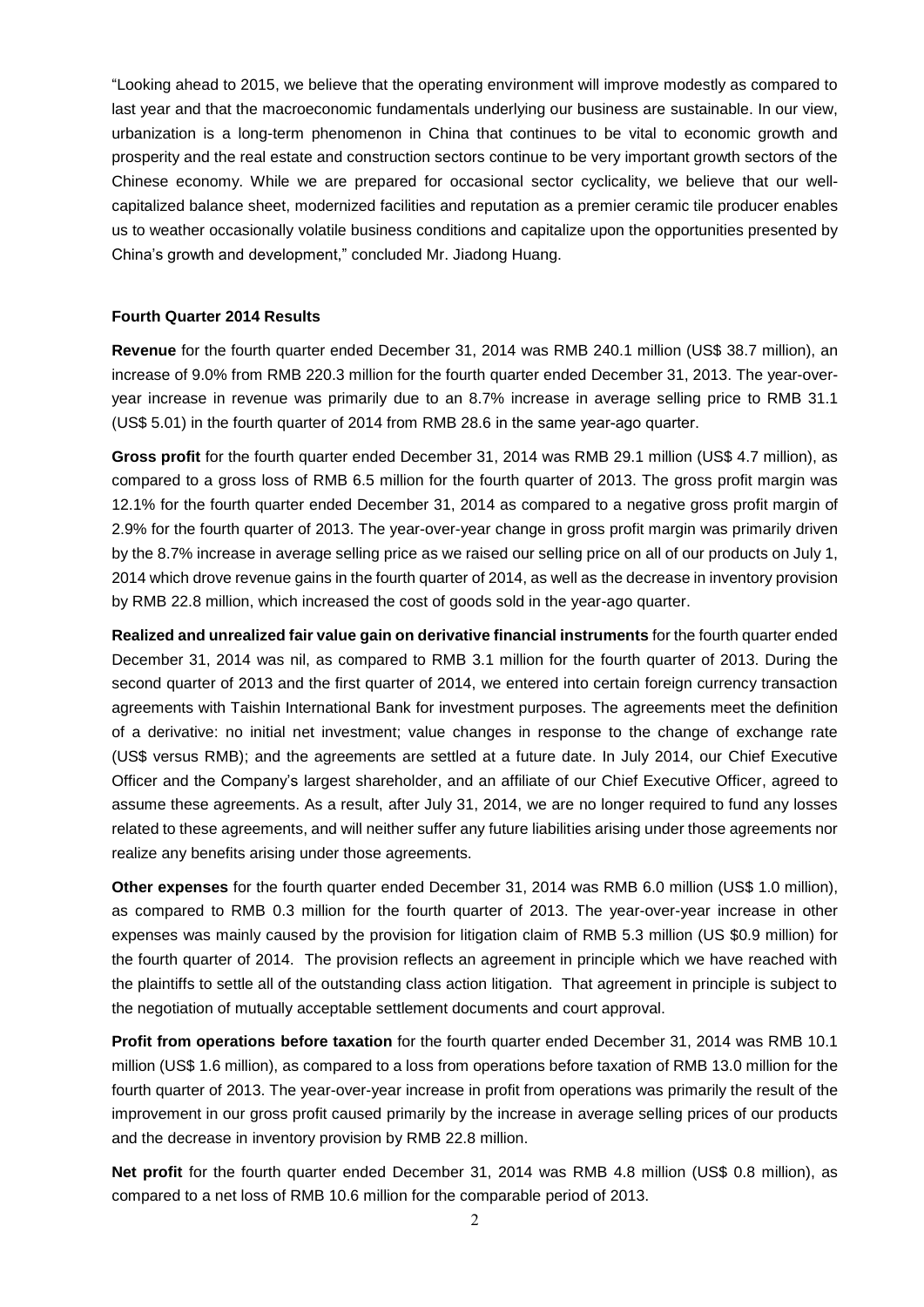**Earnings per fully diluted share** were RMB 0.23 (US\$ 0.04) for the fourth quarter ended December 31, 2014 as compared to loss per fully diluted share of RMB 0.52 for the fourth quarter of 2013. Per share calculations for the fourth quarters of 2014 and 2013 were computed using 20.4 million shares outstanding.

### **Full Year 2014 Results**

Revenue for the year ended December 31, 2014 was RMB 1,037.7 million (US\$ 167.2 million), an increase of 11.2% as compared to RMB 932.9 million for the year ended December 31, 2013. Gross profit was RMB 104.4 million (US\$ 16.8 million), up 93.0% from RMB 54.1 million for the year ended December 31, 2013. Gross margin was 10.1% compared to 5.8% in the same period of 2013. Selling expenses were RMB 14.3 million (US\$ 2.3 million), compared to RMB 9.8 million in the same period of 2013. Administrative expenses were RMB 29.5 million (US\$ 4.8 million), compared to RMB 27.6 million for the same period of 2013. The realized and unrealized fair value loss on derivative financial instruments was RMB 59.5 million (US\$ 9.6 million) in the year ended December 31, 2014, compared to a realized and unrealized fair value gain of RMB 3.3 million for the same period of 2013. Other expenses were RMB 10.9 million (US\$ 1.8 million), compared to RMB 20.2 million in the same period of 2013. Net loss for the year ended December 31, 2014 was RMB 30.4 million (US\$ 4.9 million), compared to a net loss of RMB 2.0 million for the same period of 2013. This increase in net loss for fiscal 2014 as compared to fiscal 2013 occurred despite an increase in sales volume and a higher average selling price, which in turn led to an increase in revenue and gross profit and an improvement in gross margin levels for the full year 2014. The increase in net loss for fiscal 2014 is primarily attributable to a nonrecurring event, the realized and unrealized fair value loss on derivative financial instruments, which is discussed herein and addressed in further detail in this document. Loss per fully diluted share was RMB 1.49 (US\$ 0.24) for the year ended December 31, 2014 and a loss per fully diluted share of RMB 0.10 in the same period of 2013. Loss per fully diluted share for the year 2014 and 2013 were computed using 20.4 million shares outstanding.

## **Fiscal Year End 2014 Statements of Selected Financial Position Items**

- Cash and bank balances were RMB 61.2 million (US\$ 9.9 million) as of December 31, 2014, compared with RMB 28.8 million as of December 31, 2013. The increase in cash and bank balances of RMB 32.4 million was primarily the result of cash generated from operating activities of RMB 22.7 million.
- Short-term bank borrowings were RMB 84.7 million (US\$ 13.7 million) as of December 31, 2014, compared with RMB 99.7 million as of December 31, 2013. The decrease was primarily due to the net repayment of short-term bank borrowings of RMB 15.0 million during the year 2014.
- Inventory turnover was 125 days as of December 31, 2014 compared with 124 days as of December 31, 2013.
- Trade receivables turnover, net of value added tax, was 156 days as of December 31, 2014 compared with 158 days as of December 31, 2013. We used to offer a credit period of 90 days to our customers, and had extended the credit period to 150 days to address the funding pressures among all distributors attributable to the challenging market conditions in China's real estate industry since the second quarter of 2012. We extended the credit period to 120 days to other customers as of December 31, 2014.
- Trade payables turnover, net of value added tax, was 64 days as of December 31, 2014 compared with 68 days as of December 31, 2013. The average turnover days were within the normal credit period of one to four months granted by our suppliers.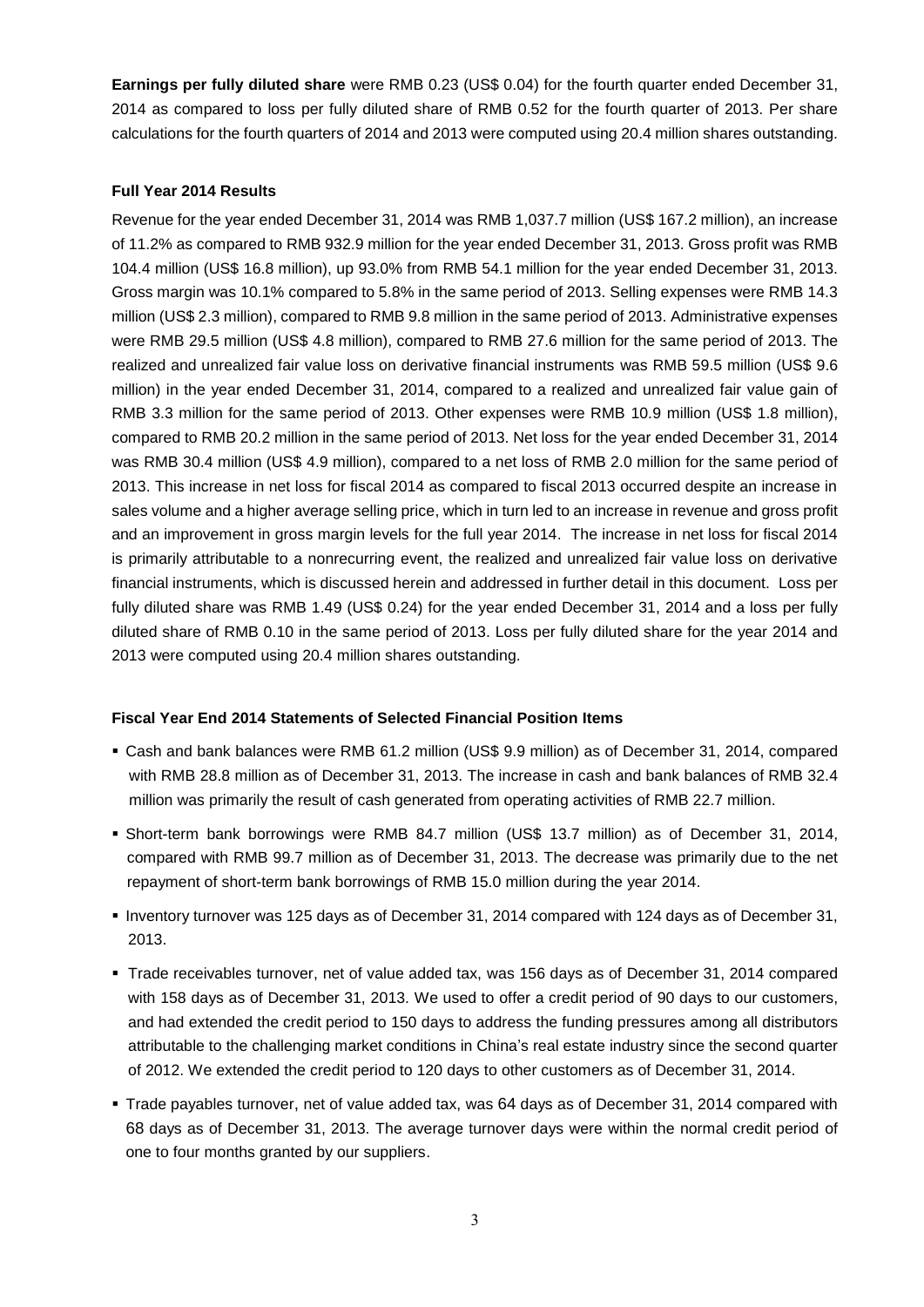#### **Liquidity and Capital Resources**

**Cash flow used in operating activities** was RMB 2.3 million (US\$ 0.4 million) for the quarter ended December 31, 2014, compared to cash flow generated from operating activities of RMB 27.0 million in the same period in 2013. The year-over-year change of RMB 29.3 million was mainly caused by: (i) a decrease in trade receivables of RMB 44.5 million for the quarter ended December 31, 2014, compared to RMB 96.5 million in the same period last year; and (ii) a decrease in trade payables of RMB 106.6 million for the quarter ended December 31, 2014, compared to RMB 69.5 million in the same period last year; offset by (iii) a decrease in inventories of RMB 27.1 million for the quarter ended December 31, 2014, compared to an increase in inventories of RMB 18.8 million in the same period last year.

**Cash flow generated from investing activities** in the quarter ended December 31, 2014 was RMB 0.04 million (US\$ 0.01 million), mainly due to interest received, compared to cash flow used in investing activities of RMB 60.4 million in the same period of 2013, mainly due to the acquisition of equipment and the payment of restricted cash, offset by gain from derivative financial instruments.

**Cash flow generated from financing activities** was RMB nil (US\$ nil) due to proceeds from short-term loans offset by the repayment of short-term loans in the quarter ended December 31, 2014, compared to RMB 22.3 million for the same period of 2013, due to the bank borrowings obtained offset by dividends paid.

### **Plant Capacity and Capital Expenditures Update**

For the fourth quarter of 2014, we utilized plant capacity capable of producing 28 million square meters of ceramic tiles annually out of a total annual production capacity of 72 million square meters. This represents a decrease of plant capacity that was utilized in the fourth quarter of 2013 when we utilized plant capacity capable of producing 34 million square meters of ceramic tiles annually.

For 2014, we utilized plant capacity capable of producing 37 million square meters of ceramic tiles annually out of a total annual production capacity of 72 million square meters. This represents an increase of plant capacity that was utilized in 2013 when we utilized plant capacity capable of producing 35 million square meters of ceramic tiles annually.

Our Hengda facility has an annual production capacity of 42 million square meters of ceramic tiles and we utilized annual capacity capable of producing 23 million square meters of ceramic tiles in 2014. Our Hengdali facility has an annual production capacity of 30 million square meters and we utilized annual capacity capable of producing 14 million square meters of ceramic tiles in 2014. We will bring our unused production capacity online as customer demand dictates and when there are further signs of improvement in China's real estate and construction sector.

We review the level of capital expenditures throughout the year and make adjustments subject to market conditions. Although business conditions are subject to change, we anticipate a modest level of capital expenditures for 2015 other than those associated with minimal upgrades, small repairs and the maintenance of equipment.

### **Business Outlook**

In the fourth quarter of 2014, the 8.7% increase of the average selling price of our ceramic as compared to the year-ago quarter drove the quarter's revenue which we view as reflective of our sound market positioning. It is our view that modestly improved macroeconomic conditions have emerged subsequent to the sector downturn in our sector that occurred in late 2012. After having to institute price cuts in late 2012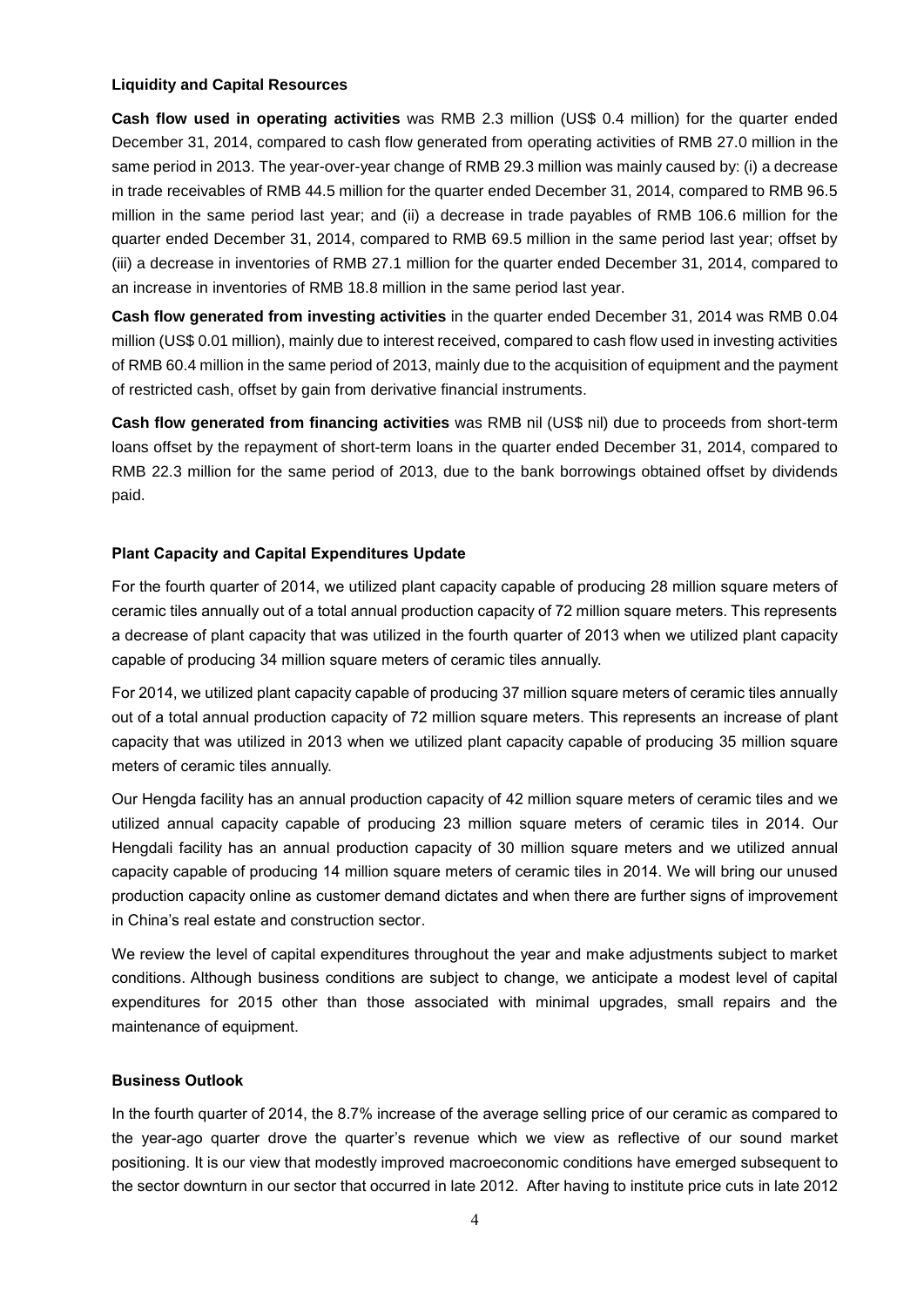and early 2013 in order to maintain market share, we steadily increased our average selling price over the last eight quarters. Consequently, the average selling price of our ceramic tiles has increased 27.5% to RMB 31.1 per square meter as of the fourth quarter of 2014 from the first quarter of 2013 which reflects a recovery in our product pricing.

We typically receive orders from customers two months in advance of production on a rolling basis. We enter into a dealership agreement with customers and a sales or purchase contract each time a customer places an order. As of December 31, 2014, our backlog was RMB 137.0 million (US\$ 22.1 million) which represents approximately the next two months of revenue as of the end of the fourth quarter. This compares to a backlog of approximately RMB 136.6 million as of December 31, 2013, a year-over-year increase of 0.3%. Further, since July 2014, due to an increase in our production costs (primarily caused by the use of relatively more expensive natural gas instead of coal at the Hengda facility), we have increased the selling prices of all products by an average of approximately 5%, and of porcelain tiles by approximately 10% in order to maintain our gross margin. We note that the second and third calendar quarters have been the peak season of the property development industry and, therefore, our quarterly sales are usually highest from May to September compared to the rest of the year. We have lower sales between the months of January and March due to the effects of cold weather and the PRC Spring Festival. However, we view the overall increase in revenue during fiscal 2014 as compared to fiscal 2013 as due to our ability to persevere despite challenging market conditions as well as the continued viability of urbanization that underpins China's real estate and construction sectors.

Looking ahead in 2015, we expect improving market conditions as the year progresses. We believe that the real estate and the construction and building materials sectors continue to be vital to sustaining China's economy growth. In order to address the challenging market environment of 2014, the Chinese government has taken various actions to stimulate real estate development and home purchases. These include the lowering of interest rates by the central bank, including a recent rate cut in late February 2015, and relaxed reserve requirements for small banks to increase lending. We believe that these actions could positively impact our business since it could help real estate developer begin new projects by lowering their cost of borrowing as well as improve mortgage terms for borrowers which would make home purchases more affordable. Regulatory easing has also included a loosening of home purchase restrictions in second and third tier cities intended to moderate pricing and increase demand. This could be of direct benefit to the Company since its marketing strategies have historically focused upon real estate projects in second and third tier cities.

We believe that continued urbanization trends and the importance of real estate and its associated sectors to China's economic growth could lead to further government policies which would be supportive of our business. In addition, competitive pressures over the last year has led to a contraction in our building materials sector as some smaller, less well capitalized firms who lack our advanced manufacturing capabilities and deep product platform have left our sector. Additional exits appear likely as government mandates to convert to cleaner and more expensive fuel sources to lower carbon emissions will also pressure smaller competitors.

Finally, we expect there to be a consolidation trend among the larger property developers in the year ahead. This would benefit larger ceramic producers such as China Ceramics who can service these large enterprises and enable us to an opportunity for us to increase our market share in the periods ahead. We believe that our strong balance sheet, healthy inventory levels, comprehensive product line and ability to implement operating efficiencies due to our modern plant and equipment are competitive advantages that differentiate us from our competitors. Our goal is to market more aggressively in the periods ahead and generate higher sales volume consistent with improving market conditions that would lead to stronger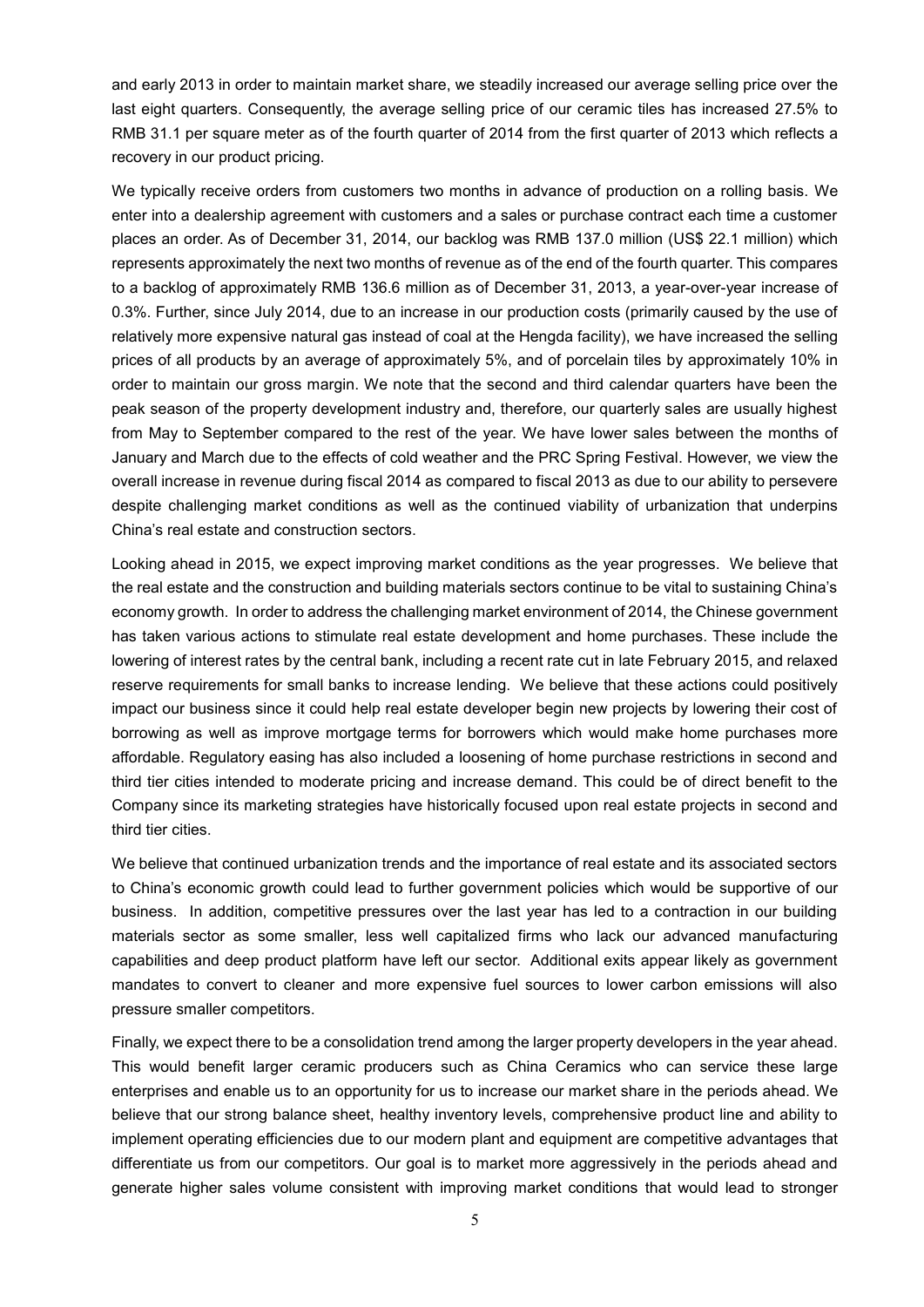market positioning and continued sound operating results.

#### **Conference Call Information**

We will host a conference call at 8:00 am ET on Tuesday, April 14, 2015. Listeners may access the call by dialing +1 (866) 395-5819 five to ten minutes prior to the scheduled conference call time. International callers should dial +1 (706) 643-6986. The conference participant pass code is 9281702. A replay of the conference call will be available for 14 days starting from 11:00 am ET on April 14, 2015. To access the replay, dial +1 (855) 859-2056. International callers should dial +1 (404) 537-3406. The pass code is 9281702 for the replay.

#### **Events Occurring in Fiscal 2014 Resolving the Foreign Currency Transactions**

During the second quarter of 2013 and the first quarter of 2014, we entered into certain foreign currency transaction agreements with Taishin International Bank for investment purposes. In June 2014, we, our Chief Executive Officer and our Audit Committee set out to attempt to terminate the foreign currency transactions as to us; and to reach a resolution that would not deplete our liquid assets by virtue of having entered into the foreign currency transaction agreements. Ultimately, the Chief Executive Officer agreed to cause an entity controlled by him to assume those agreements and the liabilities arising under those agreements. On July 31, 2014, Sound Treasure Limited, our largest shareholder and an affiliate of our Chief Executive Officer, entered into a three party agreement (the "Novation") with the financial institution that originated the foreign currency transaction agreements and us. Under the Novation, Sound Treasure Limited assumed these agreements and all assets (mainly deposits placed with the financial institution) and all existing and future liabilities arising under these agreements, and we were released from the liabilities arising under the foreign currency transaction agreements. As a result, after July 31, 2014, we are no longer required to fund any losses related to these agreements, and we will neither suffer any future liabilities arising under those agreements nor enjoy any benefit arising under those agreements. At the time that each of the foreign currency transaction agreements was established with the financial institution, we were required to deposit monies with the financial institution. RMB 6.7 million of a total of RMB 15.6 million in deposits were funded on our behalf by Wong Kung Tok (who is the brother-in-law of the Company's Chief Executive Officer) at the request of our Chief Executive Officer, and were included in a total of RMB 40.2 million in loans owed by us to Wong Kung Tok as of July 9, 2014. In connection with the Novation discussed above, our Chief Executive Officer, Sound Treasure Limited and Wong Kung Tok entered into an agreement with us (the "Offset Agreement") pursuant to which loans totaling RMB 20.7 million owed by us to Wong Kung Tok as of the date of the Offset Agreement were transferred to Sound Treasure Limited and then were forgiven by Sound Treasure Limited; and in return we agreed to forego any claim to RMB 15.6 million in deposits under the foreign currency transaction agreements which were transferred to Sound Treasure Limited pursuant to the Novation. As a result of these transactions, Sound Treasure Limited released us from liabilities aggregating RMB 76.8 million and we transferred ownership of RMB 15.6 million in deposits held at the financial institution from us to Sound Treasure Limited. Except as disclosed above, neither our Chief Executive Officer nor any affiliate of the Chief Executive Officer received any remuneration for agreeing to assume the foreign currency transaction agreements. The material terms of the Novation and the Sound Treasure Agreement were reviewed and approved by our Audit Committee. As a result of the Novation and the Offset Agreement, approximately RMB 76.8 million in liabilities on our books were extinguished in the third quarter of 2014 and Capital Reserve was increased by approximately RMB 61.3 million.

#### **Events Occurring After the Fourth Quarter 2014 Period**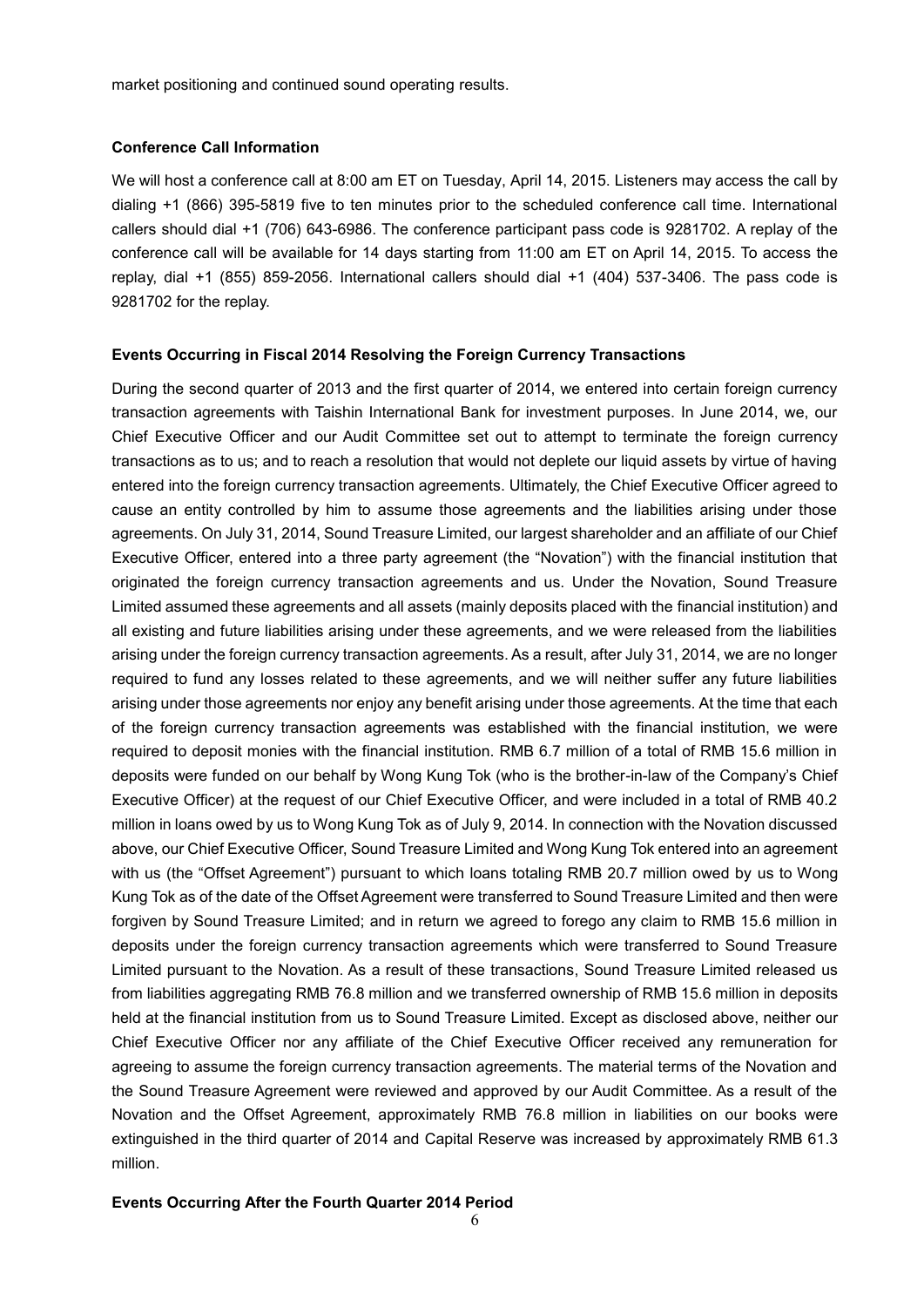The late filing of the Company's Annual Report on Form 20-F for fiscal year 2013 caused the Company's stock to be halted by Nasdaq for the period from May 1, 2014 to August 6, 2014. This occurred due to questions raised by our previous auditors which have since been addressed and are detailed in our 2013 annual report. Following the trading halt, several class action complaints were filed against us and certain individuals associated with the Company.

On February 6, 2015, the Company and the individual defendants reached an agreement in principle to settle all the outstanding litigation against the Company and all defendants in consideration for the payment by the Company of US\$ 850,000, consisting of a combination of cash and the Company's common stock. The settlement is subject to the execution of a mutually acceptable settlement agreement and the approval of the settlement by the Court. A charge for the settlement amount is included as an expense item in our fiscal year end 2014 financial statements.

#### **About China Ceramics Co., Ltd.**

China Ceramics Co., Ltd. is a leading manufacturer of ceramic tiles in China. The Company's ceramic tiles are used for exterior siding, interior flooring, and design in residential and commercial buildings. China Ceramics' products, sold under the "Hengda" or "HD", "Hengdeli" or "HDL", the "TOERTO" and "WULIQIAO" brands, and the "Pottery Capital of Tang Dynasty" brands, are available in over 2,000 style, color and size combinations and are distributed through a network of exclusive distributors as well as directly to large property developers. For more information, please visit [http://www.cceramics.com.](http://www.cceramics.com/)

#### **Currency Convenience Translation**

The Company's financial information is stated in Renminbi ("RMB"). Translations of amounts from RMB into United States dollars ("US\$") in this earnings release are solely for the convenience of the readers and were calculated at the rate of US\$1.00 = RMB 6.2046. The exchange rate refers to the historical rate as set forth in the H.10 statistical release published by [www.federalreserve.gov](http://www.federalreserve.gov/) on December 31, 2014. Such translations should not be construed as representations that RMB amounts could have been, or could be, converted realized or settled into US\$ at that rate on December 31, 2014 or any other rate.

#### *Safe Harbor Statement*

*Certain of the statements made in this press release are "forward-looking statements" within the meaning and protections of Section 27A of the Securities Act of 1933, as amended, and Section 21E of the Securities Exchange Act of 1934, as amended. Forward-looking statements include statements with respect to our beliefs, plans, objectives, goals, expectations, anticipations, assumptions, estimates, intentions, and future performance, and involve known and unknown risks, uncertainties and other factors, which may be beyond our control, and which may cause the actual results, performance, capital, ownership or achievements of the Company to be materially different from future results, performance or achievements expressed or implied by such forward-looking statements. Forward-looking statements in this press release include, without limitation, the continued stable macroeconomic environment in the PRC, the PRC real estate and construction sectors continuing to exhibit sound long-term fundamentals, our ability to bring additional capacity online going forward as our business improves, our customers continuing to adjust to our product price increases, our ability to sustain our average selling price increases and to continue to build volume in the quarters ahead, and whether our enhanced marketing efforts will help to produce wider customer acceptance of the new price points. All statements other than statements of historical fact are statements that could be forward-looking statements. You can identify these forward-looking statements through our*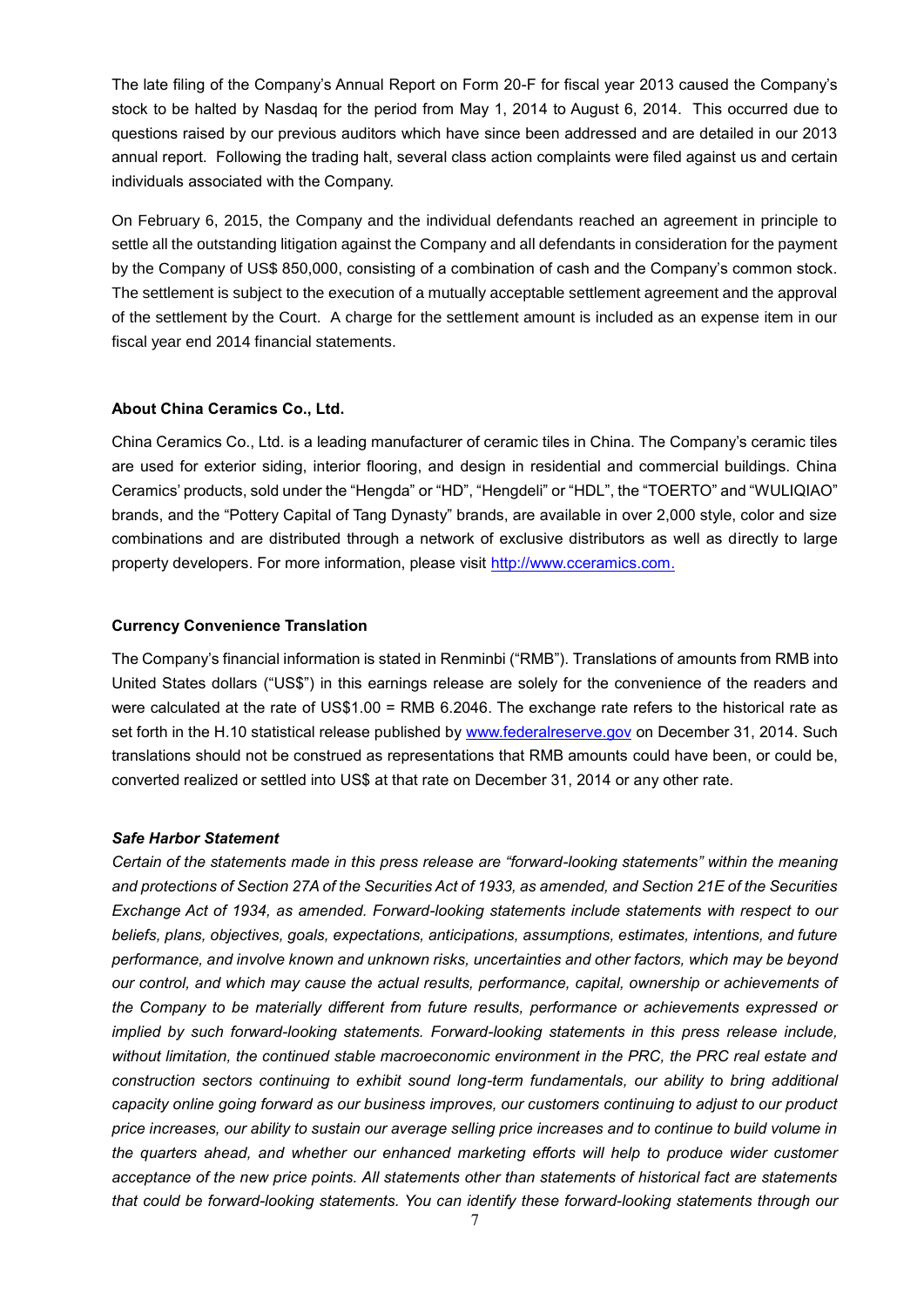*use of words such as "may," "will," "anticipate," "assume," "should," "indicate," "would," "believe," "contemplate," "expect," "estimate," "continue," "plan," "point to," "project," "could," "intend," "target" and other similar words and expressions of the future.* 

*All written or oral forward-looking statements attributable to us are expressly qualified in their entirety by this cautionary notice, including, without limitation, those risks and uncertainties described in our annual report on Form 20-F for the year ended December 31, 2013 and otherwise in our SEC reports and filings. Such reports are available upon request from the Company, or from the Securities and Exchange Commission, including through the SEC's Internet website at http://www.sec.gov. We have no obligation and do not undertake to update, revise or correct any of the forward-looking statements after the date hereof, or after the respective dates on which any such statements otherwise are made.*

## **FINANCIAL TABLES FOLLOW**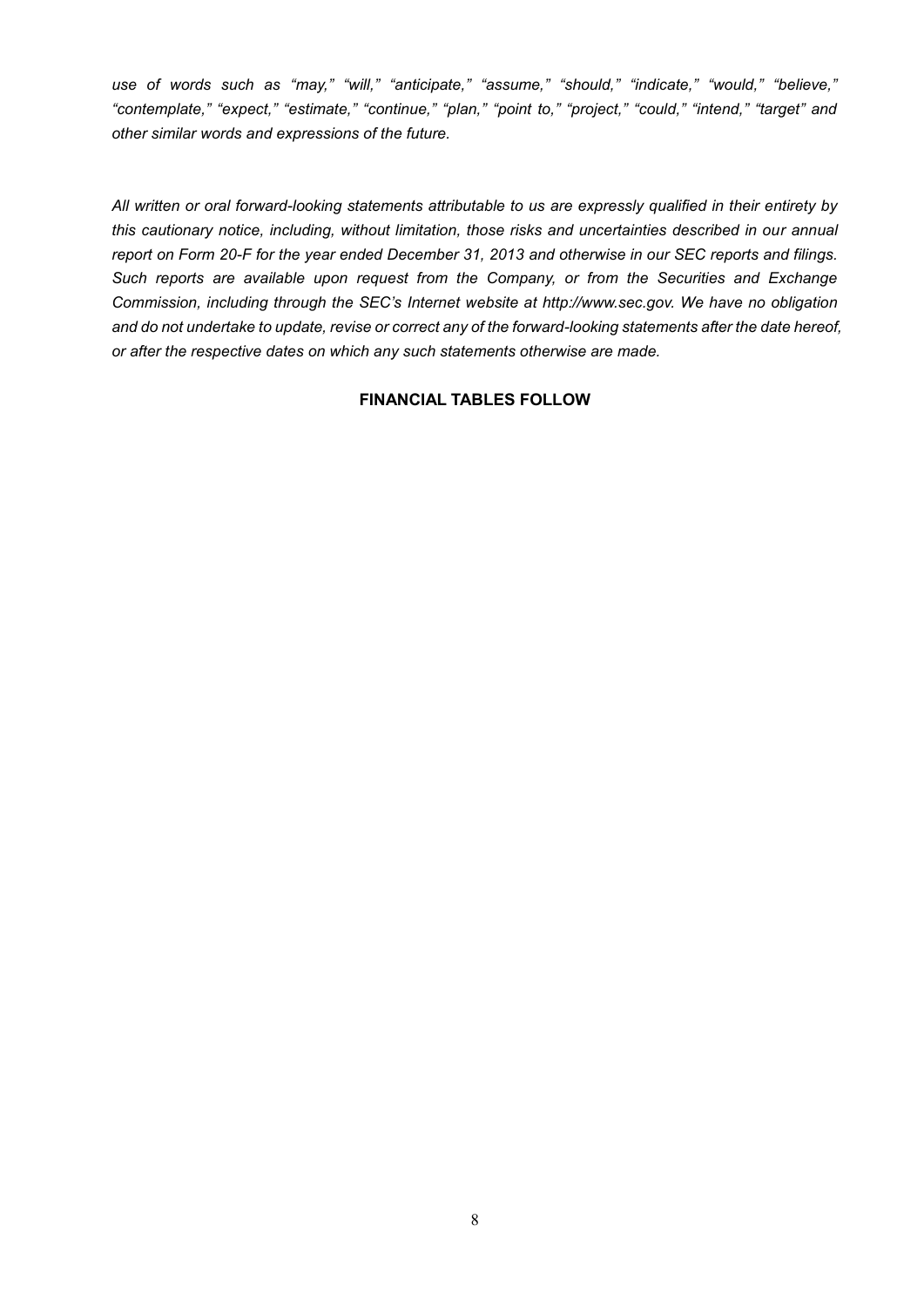## **CHINA CERAMICS CO., LTD. AND ITS SUBSIDIARIES UNAUDITED CONDENSED CONSOLIDATED STATEMENTS OF FINANCIAL POSITION**

|                                                          |                 | As of<br><b>December 31, 2014</b> |                   |
|----------------------------------------------------------|-----------------|-----------------------------------|-------------------|
|                                                          | <b>USD'000</b>  | <b>RMB'000</b>                    | <b>RMB'000</b>    |
| <b>ASSETS AND LIABILITIES</b>                            |                 |                                   |                   |
| <b>Non-current assets</b>                                |                 |                                   |                   |
| Property, plant and equipment                            | 115,788         | 718,418                           | 802,578           |
| Land use rights                                          | 4,716           | 29,259                            | 29,929            |
| Goodwill                                                 | 602             | 3,735                             | 3,735             |
| Deferred tax assets                                      | 1,266           | 7,854                             | 9,797             |
| Long-term prepaid expenses                               | 226             | 1,404                             |                   |
|                                                          | 122,598         | 760,670                           | 846,039           |
| <b>Current assets</b>                                    |                 |                                   |                   |
| Inventories                                              | 53,309          | 330,763                           | 307,436           |
| Trade receivables                                        | 88,632          | 549,925                           | 490,989           |
| Other receivables and prepayments                        | 351             | 2,178                             | 15,525            |
| Derivative financial instruments                         |                 |                                   | 44                |
| Restricted cash                                          | 4,653           | 28,872                            | 37,359            |
| Cash and bank balances                                   | 9,856           | 61,155                            | 28,848            |
|                                                          | 156,801         | 972,893                           | 880,201           |
|                                                          |                 |                                   |                   |
| <b>Current liabilities</b>                               |                 |                                   |                   |
| Trade payables<br>Accrued liabilities and other payables | 19,690<br>8,057 | 122,168<br>49,989                 | 152,572<br>43,140 |
| Interest-bearing bank borrowings                         | 13,652          | 84,704                            | 99,652            |
| Amounts owed to related parties                          | 4,013           | 24,902                            | 8,539             |
| Income tax payable                                       | 447             | 2,772                             | 1,520             |
|                                                          |                 |                                   |                   |
|                                                          | 45,859          | 284,535                           | 305,423           |
| <b>Net current assets</b>                                | 110,942         | 688,358                           | 574,778           |
| <b>Non-current liabilities</b>                           |                 |                                   |                   |
| Deferred tax liabilities                                 | 226             | 1,404                             | 1,245             |
| <b>Net assets</b>                                        | 233,314         | 1,447,624                         | 1,419,572         |
|                                                          |                 |                                   |                   |
| <b>EQUITY</b>                                            |                 |                                   |                   |
| Total shareholders' equity                               | 233,314         | 1,447,624                         | 1,419,572         |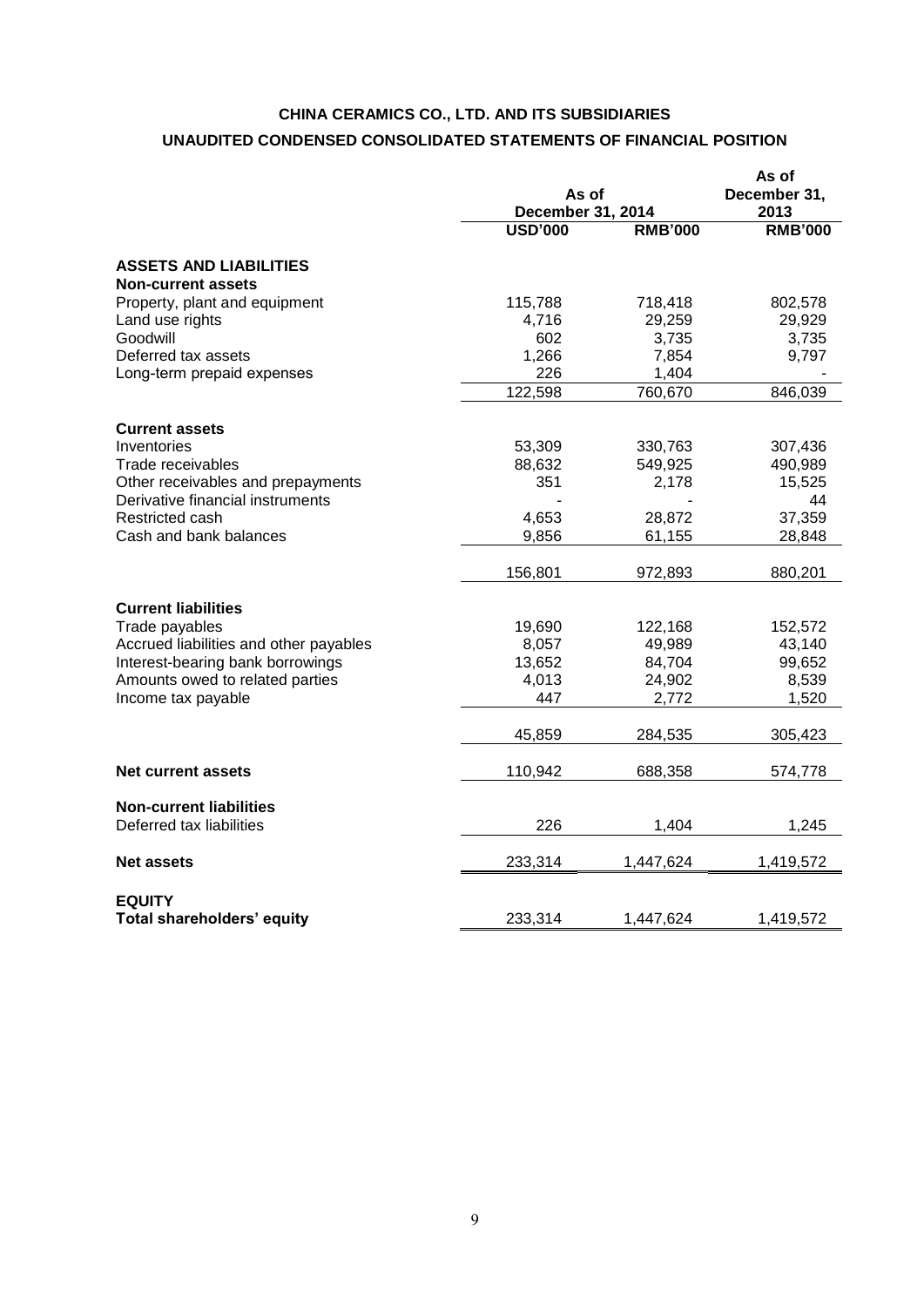#### **CHINA CERAMICS CO., LTD. AND ITS SUBSIDIARIES UNAUDITED CONDENSED CONSOLIDATED STATEMENTS OF PROFIT OR LOSS**

|                                                                                                                                                        | Three months ended December 31,<br>2014 |                                      | 2013                               |  |
|--------------------------------------------------------------------------------------------------------------------------------------------------------|-----------------------------------------|--------------------------------------|------------------------------------|--|
|                                                                                                                                                        | <b>USD'000</b>                          | <b>RMB'000</b>                       | <b>RMB'000</b>                     |  |
| Revenue                                                                                                                                                | 38,701                                  | 240,125                              | 220,263                            |  |
| Cost of sales                                                                                                                                          | (34, 013)                               | (211, 035)                           | (226, 740)                         |  |
| Gross profit/(loss)                                                                                                                                    | 4,688                                   | 29,090                               | (6, 477)                           |  |
| Other income<br>Selling and distribution expenses<br>Administrative expenses<br>Finance costs<br>Realized and unrealized fair value gain on derivative | 9<br>(491)<br>(1, 417)<br>(191)         | 57<br>(3,049)<br>(8,795)<br>(1, 188) | 217<br>(2,671)<br>(6,020)<br>(892) |  |
| financial instruments<br>Other expenses                                                                                                                | (975)                                   | (6,049)                              | 3,130<br>(301)                     |  |
| Profit/(loss) before taxation<br>Income tax (expense)/credit                                                                                           | 1,623<br>(854)                          | 10,066<br>(5,299)                    | (13, 014)<br>2,430                 |  |
| Profit/(loss) attributable to shareholders                                                                                                             | 769                                     | 4,767                                | (10, 584)                          |  |
| Earnings/(loss) per share<br>Basic (USD/RMB)<br>Diluted (USD/RMB)                                                                                      | <b>USD 0.04</b><br><b>USD 0.04</b>      | RMB 0.23<br>RMB 0.23                 | RMB (0.52)<br>RMB (0.52)           |  |
| Weighted average number of ordinary shares outstanding<br>used in computing earnings per share<br>Basic<br><b>Diluted</b>                              | 20,430,838<br>20,430,838                | 20,430,838<br>20,430,838             | 20,430,838<br>20,430,838           |  |

## **CHINA CERAMICS CO., LTD. AND ITS SUBSIDIARIES SALES VOLUME AND AVERAGE SELLING PRICE (UNAUDITED)**

|                                             | Three months ended December 31, |           |  |
|---------------------------------------------|---------------------------------|-----------|--|
|                                             | 2014                            | 2013      |  |
| Sales volume (square meters)                | 7.732.770                       | 7.701.458 |  |
| Average Selling Price (in RMB/square meter) | 311                             | 28.6      |  |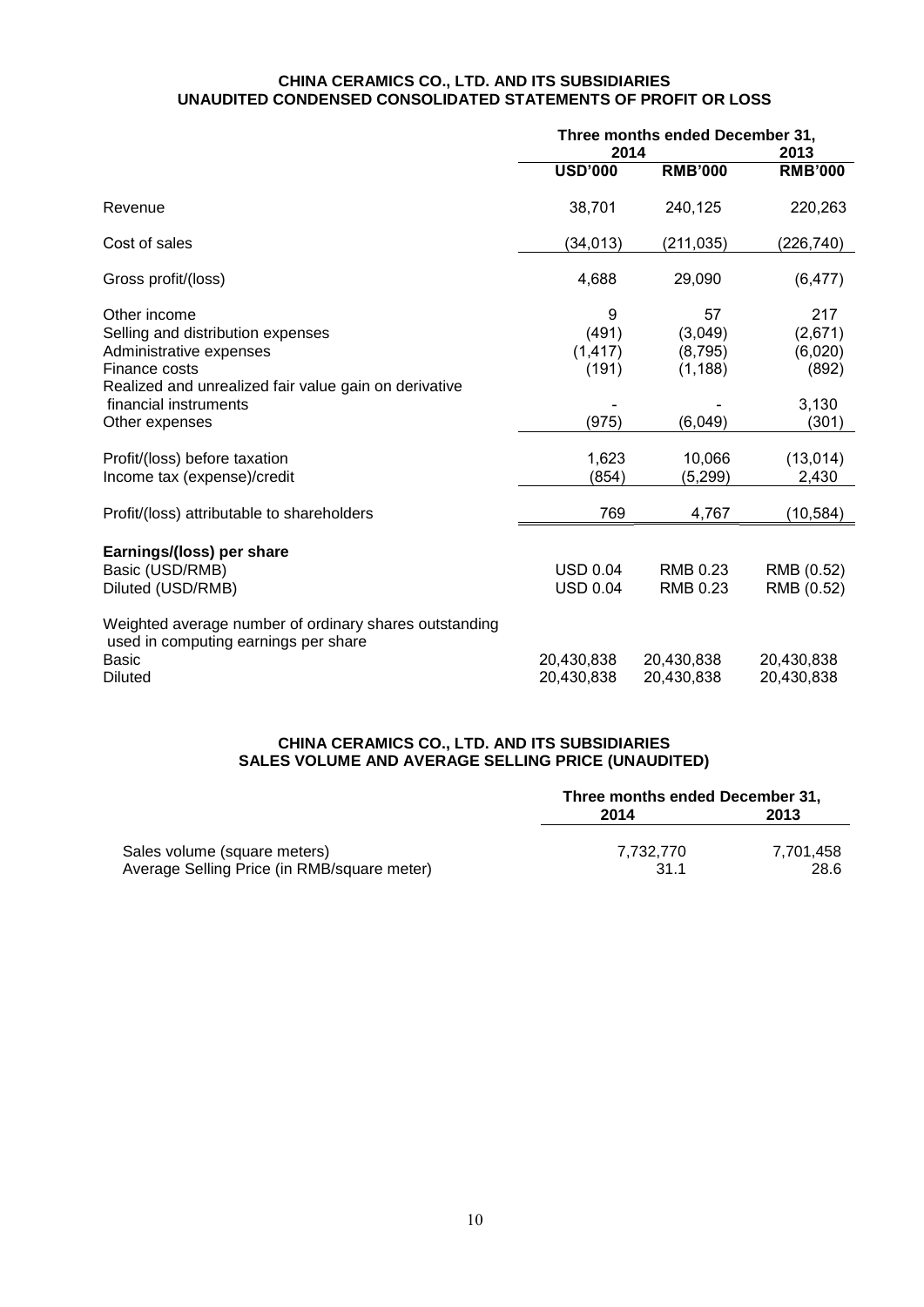#### **CHINA CERAMICS CO., LTD. AND ITS SUBSIDIARIES UNAUDITED CONDENSED CONSOLIDATED STATEMENTS OF PROFIT OR LOSS**

|                                                                                                     | Year ended December 31, |                |                |
|-----------------------------------------------------------------------------------------------------|-------------------------|----------------|----------------|
|                                                                                                     | 2014                    |                | 2013           |
|                                                                                                     | <b>USD'000</b>          | <b>RMB'000</b> | <b>RMB'000</b> |
| Revenue                                                                                             | 167,239                 | 1,037,651      | 932,894        |
| Cost of sales                                                                                       | (150, 408)              | (933, 220)     | (878, 818)     |
| Gross profit                                                                                        | 16,831                  | 104,431        | 54,076         |
| Other income                                                                                        | 69                      | 429            | 656            |
| Selling and distribution expenses                                                                   | (2, 297)                | (14, 251)      | (9,814)        |
| Administrative expenses                                                                             | (4,759)                 | (29, 529)      | (27, 565)      |
| Finance costs                                                                                       | (734)                   | (4, 556)       | (4,201)        |
| Realized and unrealized fair value (loss)/gain on derivative                                        |                         |                |                |
| financial instruments                                                                               | (9,586)                 | (59, 477)      | 3,346          |
| Other expenses                                                                                      | (1,763)                 | (10, 937)      | (20,195)       |
|                                                                                                     |                         |                |                |
| Loss before taxation                                                                                | (2, 239)                | (13,890)       | (3,697)        |
| Income tax (expense)/credit                                                                         | (2,653)                 | (16, 463)      | 1,665          |
| Loss attributable to shareholders                                                                   | (4,892)                 | (30, 353)      | (2,032)        |
|                                                                                                     |                         |                |                |
| Loss per share                                                                                      |                         |                |                |
| Basic (USD/RMB)                                                                                     | USD (0.24)              | RMB (1.49)     | RMB (0.10)     |
| Diluted (USD/RMB)                                                                                   | USD (0.24)              | RMB (1.49)     | RMB (0.10)     |
| Weighted average number of ordinary shares outstanding<br>used in computing loss/earnings per share |                         |                |                |
| Basic                                                                                               | 20,430,838              | 20,430,838     | 20,430,838     |
| <b>Diluted</b>                                                                                      | 20,430,838              | 20,430,838     | 20,430,838     |

## **CHINA CERAMICS CO., LTD. AND ITS SUBSIDIARIES SALES VOLUME AND AVERAGE SELLING PRICE (UNAUDITED)**

|                                                                             | Year ended December 31, |                    |  |
|-----------------------------------------------------------------------------|-------------------------|--------------------|--|
|                                                                             | 2014                    | 2013               |  |
| Sales volume (square meters)<br>Average Selling Price (in RMB/square meter) | 35.119.762<br>29.5      | 34.710.927<br>26.9 |  |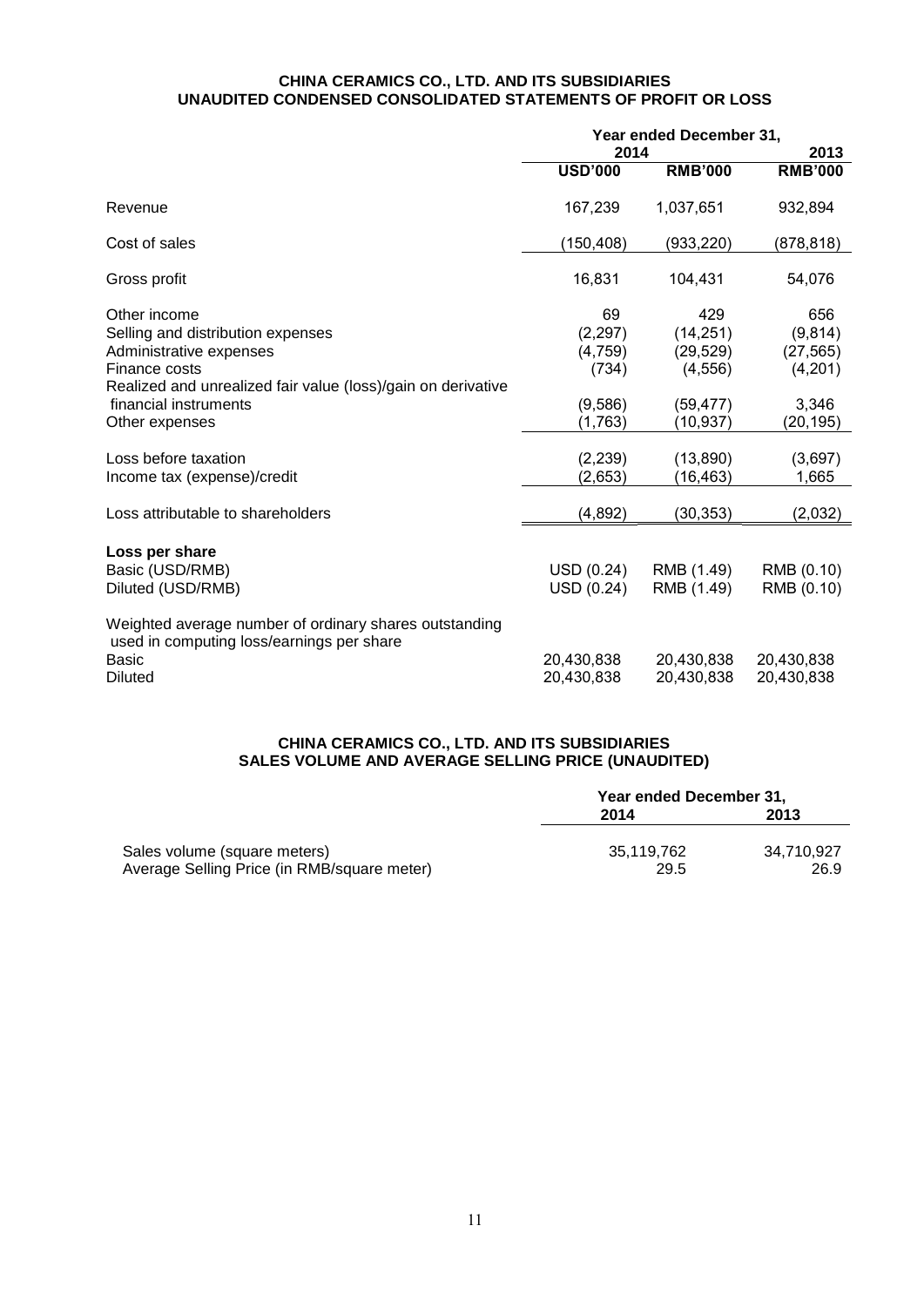## **CHINA CERAMICS CO., LTD. AND ITS SUBSIDIARIES UNAUDITED CONDENSED CONSOLIDATED STATEMENTS OF CASH FLOWS**

| 2014<br>2013<br><b>USD'000</b><br><b>RMB'000</b><br><b>RMB'000</b><br><b>Cash flows from operating activities</b><br>Profit/(loss) before taxation<br>1,623<br>10,066<br>(13,014)<br>Adjustments for<br>Amortization of land use rights<br>27<br>168<br>167<br>Depreciation of property, plant and equipment<br>2,754<br>17,088<br>17,860<br>Realized gain from derivative financial instruments<br>(2,670)<br>Fair value gain on derivative financial instruments<br>(460)<br>Write down of inventories<br>533<br>3,309<br>26,102<br>Share-based compensation<br>360<br>Finance costs<br>892<br>191<br>1,188<br>Interest income<br>(38)<br>(6)<br>(40)<br>Foreign exchange loss<br>3<br>21<br>Operating cash flows before working capital changes<br>5,125<br>31,802<br>29,197<br>Decrease/(increase) in inventories<br>4,374<br>27,137<br>(18, 848)<br>Decrease in trade receivables<br>7,167<br>44,468<br>96,547<br>(Increase)/decrease in other receivables and prepayments<br>(90)<br>(559)<br>6,371<br>Decrease in trade payables<br>(17, 189)<br>(106, 648)<br>(69, 548)<br>Increase/(decrease) in accrued liabilities, other payables<br>and amounts owed to related parties<br>1,507<br>9,349<br>(14,906)<br>Cash generated from/(used in) operations<br>894<br>5,549<br>28,813<br>Interest paid<br>(190)<br>(1, 177)<br>(1,085)<br>Income tax paid<br>(1,068)<br>(6,624)<br>(715)<br>Net cash (used in)/generated from operating activities<br>(364)<br>(2, 252)<br>27,013<br>Cash flows from investing activities<br>Proceed from derivative financial instruments<br>2,670<br>Acquisition of property, plant and equipment<br>(25, 779)<br>Decrease/(increase) in restricted cash<br>(37, 359)<br>Interest received<br>6<br>38<br>40<br>Net cash generated from/(used in) investing activities<br>6<br>38<br>(60, 428)<br>Proceed from short-term loan<br>3,565<br>22,119<br>34,019<br>Repayment of short-term loans<br>(3, 565)<br>(22, 119)<br>Deposit to stock transfer agent<br>(11, 750)<br>Advance from related party<br>Net cash generated from financing activities<br>22,269<br>Net decrease in cash and cash equivalents<br>(358)<br>(2, 214)<br>(11, 146)<br>Cash and cash equivalents, beginning of period<br>10,210<br>63,351<br>40,060<br>Effect of foreign exchange rate differences<br>4<br>18<br>(66) |                                          | For the three months ended December 31, |        |        |
|------------------------------------------------------------------------------------------------------------------------------------------------------------------------------------------------------------------------------------------------------------------------------------------------------------------------------------------------------------------------------------------------------------------------------------------------------------------------------------------------------------------------------------------------------------------------------------------------------------------------------------------------------------------------------------------------------------------------------------------------------------------------------------------------------------------------------------------------------------------------------------------------------------------------------------------------------------------------------------------------------------------------------------------------------------------------------------------------------------------------------------------------------------------------------------------------------------------------------------------------------------------------------------------------------------------------------------------------------------------------------------------------------------------------------------------------------------------------------------------------------------------------------------------------------------------------------------------------------------------------------------------------------------------------------------------------------------------------------------------------------------------------------------------------------------------------------------------------------------------------------------------------------------------------------------------------------------------------------------------------------------------------------------------------------------------------------------------------------------------------------------------------------------------------------------------------------------------------------------------------------------------------------------------------------------------------------------|------------------------------------------|-----------------------------------------|--------|--------|
|                                                                                                                                                                                                                                                                                                                                                                                                                                                                                                                                                                                                                                                                                                                                                                                                                                                                                                                                                                                                                                                                                                                                                                                                                                                                                                                                                                                                                                                                                                                                                                                                                                                                                                                                                                                                                                                                                                                                                                                                                                                                                                                                                                                                                                                                                                                                    |                                          |                                         |        |        |
|                                                                                                                                                                                                                                                                                                                                                                                                                                                                                                                                                                                                                                                                                                                                                                                                                                                                                                                                                                                                                                                                                                                                                                                                                                                                                                                                                                                                                                                                                                                                                                                                                                                                                                                                                                                                                                                                                                                                                                                                                                                                                                                                                                                                                                                                                                                                    |                                          |                                         |        |        |
|                                                                                                                                                                                                                                                                                                                                                                                                                                                                                                                                                                                                                                                                                                                                                                                                                                                                                                                                                                                                                                                                                                                                                                                                                                                                                                                                                                                                                                                                                                                                                                                                                                                                                                                                                                                                                                                                                                                                                                                                                                                                                                                                                                                                                                                                                                                                    |                                          |                                         |        |        |
|                                                                                                                                                                                                                                                                                                                                                                                                                                                                                                                                                                                                                                                                                                                                                                                                                                                                                                                                                                                                                                                                                                                                                                                                                                                                                                                                                                                                                                                                                                                                                                                                                                                                                                                                                                                                                                                                                                                                                                                                                                                                                                                                                                                                                                                                                                                                    |                                          |                                         |        |        |
|                                                                                                                                                                                                                                                                                                                                                                                                                                                                                                                                                                                                                                                                                                                                                                                                                                                                                                                                                                                                                                                                                                                                                                                                                                                                                                                                                                                                                                                                                                                                                                                                                                                                                                                                                                                                                                                                                                                                                                                                                                                                                                                                                                                                                                                                                                                                    |                                          |                                         |        |        |
|                                                                                                                                                                                                                                                                                                                                                                                                                                                                                                                                                                                                                                                                                                                                                                                                                                                                                                                                                                                                                                                                                                                                                                                                                                                                                                                                                                                                                                                                                                                                                                                                                                                                                                                                                                                                                                                                                                                                                                                                                                                                                                                                                                                                                                                                                                                                    |                                          |                                         |        |        |
|                                                                                                                                                                                                                                                                                                                                                                                                                                                                                                                                                                                                                                                                                                                                                                                                                                                                                                                                                                                                                                                                                                                                                                                                                                                                                                                                                                                                                                                                                                                                                                                                                                                                                                                                                                                                                                                                                                                                                                                                                                                                                                                                                                                                                                                                                                                                    |                                          |                                         |        |        |
|                                                                                                                                                                                                                                                                                                                                                                                                                                                                                                                                                                                                                                                                                                                                                                                                                                                                                                                                                                                                                                                                                                                                                                                                                                                                                                                                                                                                                                                                                                                                                                                                                                                                                                                                                                                                                                                                                                                                                                                                                                                                                                                                                                                                                                                                                                                                    |                                          |                                         |        |        |
|                                                                                                                                                                                                                                                                                                                                                                                                                                                                                                                                                                                                                                                                                                                                                                                                                                                                                                                                                                                                                                                                                                                                                                                                                                                                                                                                                                                                                                                                                                                                                                                                                                                                                                                                                                                                                                                                                                                                                                                                                                                                                                                                                                                                                                                                                                                                    |                                          |                                         |        |        |
|                                                                                                                                                                                                                                                                                                                                                                                                                                                                                                                                                                                                                                                                                                                                                                                                                                                                                                                                                                                                                                                                                                                                                                                                                                                                                                                                                                                                                                                                                                                                                                                                                                                                                                                                                                                                                                                                                                                                                                                                                                                                                                                                                                                                                                                                                                                                    |                                          |                                         |        |        |
|                                                                                                                                                                                                                                                                                                                                                                                                                                                                                                                                                                                                                                                                                                                                                                                                                                                                                                                                                                                                                                                                                                                                                                                                                                                                                                                                                                                                                                                                                                                                                                                                                                                                                                                                                                                                                                                                                                                                                                                                                                                                                                                                                                                                                                                                                                                                    |                                          |                                         |        |        |
|                                                                                                                                                                                                                                                                                                                                                                                                                                                                                                                                                                                                                                                                                                                                                                                                                                                                                                                                                                                                                                                                                                                                                                                                                                                                                                                                                                                                                                                                                                                                                                                                                                                                                                                                                                                                                                                                                                                                                                                                                                                                                                                                                                                                                                                                                                                                    |                                          |                                         |        |        |
|                                                                                                                                                                                                                                                                                                                                                                                                                                                                                                                                                                                                                                                                                                                                                                                                                                                                                                                                                                                                                                                                                                                                                                                                                                                                                                                                                                                                                                                                                                                                                                                                                                                                                                                                                                                                                                                                                                                                                                                                                                                                                                                                                                                                                                                                                                                                    |                                          |                                         |        |        |
|                                                                                                                                                                                                                                                                                                                                                                                                                                                                                                                                                                                                                                                                                                                                                                                                                                                                                                                                                                                                                                                                                                                                                                                                                                                                                                                                                                                                                                                                                                                                                                                                                                                                                                                                                                                                                                                                                                                                                                                                                                                                                                                                                                                                                                                                                                                                    |                                          |                                         |        |        |
|                                                                                                                                                                                                                                                                                                                                                                                                                                                                                                                                                                                                                                                                                                                                                                                                                                                                                                                                                                                                                                                                                                                                                                                                                                                                                                                                                                                                                                                                                                                                                                                                                                                                                                                                                                                                                                                                                                                                                                                                                                                                                                                                                                                                                                                                                                                                    |                                          |                                         |        |        |
|                                                                                                                                                                                                                                                                                                                                                                                                                                                                                                                                                                                                                                                                                                                                                                                                                                                                                                                                                                                                                                                                                                                                                                                                                                                                                                                                                                                                                                                                                                                                                                                                                                                                                                                                                                                                                                                                                                                                                                                                                                                                                                                                                                                                                                                                                                                                    |                                          |                                         |        |        |
|                                                                                                                                                                                                                                                                                                                                                                                                                                                                                                                                                                                                                                                                                                                                                                                                                                                                                                                                                                                                                                                                                                                                                                                                                                                                                                                                                                                                                                                                                                                                                                                                                                                                                                                                                                                                                                                                                                                                                                                                                                                                                                                                                                                                                                                                                                                                    |                                          |                                         |        |        |
|                                                                                                                                                                                                                                                                                                                                                                                                                                                                                                                                                                                                                                                                                                                                                                                                                                                                                                                                                                                                                                                                                                                                                                                                                                                                                                                                                                                                                                                                                                                                                                                                                                                                                                                                                                                                                                                                                                                                                                                                                                                                                                                                                                                                                                                                                                                                    |                                          |                                         |        |        |
|                                                                                                                                                                                                                                                                                                                                                                                                                                                                                                                                                                                                                                                                                                                                                                                                                                                                                                                                                                                                                                                                                                                                                                                                                                                                                                                                                                                                                                                                                                                                                                                                                                                                                                                                                                                                                                                                                                                                                                                                                                                                                                                                                                                                                                                                                                                                    |                                          |                                         |        |        |
|                                                                                                                                                                                                                                                                                                                                                                                                                                                                                                                                                                                                                                                                                                                                                                                                                                                                                                                                                                                                                                                                                                                                                                                                                                                                                                                                                                                                                                                                                                                                                                                                                                                                                                                                                                                                                                                                                                                                                                                                                                                                                                                                                                                                                                                                                                                                    |                                          |                                         |        |        |
|                                                                                                                                                                                                                                                                                                                                                                                                                                                                                                                                                                                                                                                                                                                                                                                                                                                                                                                                                                                                                                                                                                                                                                                                                                                                                                                                                                                                                                                                                                                                                                                                                                                                                                                                                                                                                                                                                                                                                                                                                                                                                                                                                                                                                                                                                                                                    |                                          |                                         |        |        |
|                                                                                                                                                                                                                                                                                                                                                                                                                                                                                                                                                                                                                                                                                                                                                                                                                                                                                                                                                                                                                                                                                                                                                                                                                                                                                                                                                                                                                                                                                                                                                                                                                                                                                                                                                                                                                                                                                                                                                                                                                                                                                                                                                                                                                                                                                                                                    |                                          |                                         |        |        |
|                                                                                                                                                                                                                                                                                                                                                                                                                                                                                                                                                                                                                                                                                                                                                                                                                                                                                                                                                                                                                                                                                                                                                                                                                                                                                                                                                                                                                                                                                                                                                                                                                                                                                                                                                                                                                                                                                                                                                                                                                                                                                                                                                                                                                                                                                                                                    |                                          |                                         |        |        |
|                                                                                                                                                                                                                                                                                                                                                                                                                                                                                                                                                                                                                                                                                                                                                                                                                                                                                                                                                                                                                                                                                                                                                                                                                                                                                                                                                                                                                                                                                                                                                                                                                                                                                                                                                                                                                                                                                                                                                                                                                                                                                                                                                                                                                                                                                                                                    |                                          |                                         |        |        |
|                                                                                                                                                                                                                                                                                                                                                                                                                                                                                                                                                                                                                                                                                                                                                                                                                                                                                                                                                                                                                                                                                                                                                                                                                                                                                                                                                                                                                                                                                                                                                                                                                                                                                                                                                                                                                                                                                                                                                                                                                                                                                                                                                                                                                                                                                                                                    |                                          |                                         |        |        |
|                                                                                                                                                                                                                                                                                                                                                                                                                                                                                                                                                                                                                                                                                                                                                                                                                                                                                                                                                                                                                                                                                                                                                                                                                                                                                                                                                                                                                                                                                                                                                                                                                                                                                                                                                                                                                                                                                                                                                                                                                                                                                                                                                                                                                                                                                                                                    |                                          |                                         |        |        |
|                                                                                                                                                                                                                                                                                                                                                                                                                                                                                                                                                                                                                                                                                                                                                                                                                                                                                                                                                                                                                                                                                                                                                                                                                                                                                                                                                                                                                                                                                                                                                                                                                                                                                                                                                                                                                                                                                                                                                                                                                                                                                                                                                                                                                                                                                                                                    |                                          |                                         |        |        |
|                                                                                                                                                                                                                                                                                                                                                                                                                                                                                                                                                                                                                                                                                                                                                                                                                                                                                                                                                                                                                                                                                                                                                                                                                                                                                                                                                                                                                                                                                                                                                                                                                                                                                                                                                                                                                                                                                                                                                                                                                                                                                                                                                                                                                                                                                                                                    |                                          |                                         |        |        |
|                                                                                                                                                                                                                                                                                                                                                                                                                                                                                                                                                                                                                                                                                                                                                                                                                                                                                                                                                                                                                                                                                                                                                                                                                                                                                                                                                                                                                                                                                                                                                                                                                                                                                                                                                                                                                                                                                                                                                                                                                                                                                                                                                                                                                                                                                                                                    |                                          |                                         |        |        |
|                                                                                                                                                                                                                                                                                                                                                                                                                                                                                                                                                                                                                                                                                                                                                                                                                                                                                                                                                                                                                                                                                                                                                                                                                                                                                                                                                                                                                                                                                                                                                                                                                                                                                                                                                                                                                                                                                                                                                                                                                                                                                                                                                                                                                                                                                                                                    |                                          |                                         |        |        |
|                                                                                                                                                                                                                                                                                                                                                                                                                                                                                                                                                                                                                                                                                                                                                                                                                                                                                                                                                                                                                                                                                                                                                                                                                                                                                                                                                                                                                                                                                                                                                                                                                                                                                                                                                                                                                                                                                                                                                                                                                                                                                                                                                                                                                                                                                                                                    |                                          |                                         |        |        |
|                                                                                                                                                                                                                                                                                                                                                                                                                                                                                                                                                                                                                                                                                                                                                                                                                                                                                                                                                                                                                                                                                                                                                                                                                                                                                                                                                                                                                                                                                                                                                                                                                                                                                                                                                                                                                                                                                                                                                                                                                                                                                                                                                                                                                                                                                                                                    |                                          |                                         |        |        |
|                                                                                                                                                                                                                                                                                                                                                                                                                                                                                                                                                                                                                                                                                                                                                                                                                                                                                                                                                                                                                                                                                                                                                                                                                                                                                                                                                                                                                                                                                                                                                                                                                                                                                                                                                                                                                                                                                                                                                                                                                                                                                                                                                                                                                                                                                                                                    | Cash flows from financing activities     |                                         |        |        |
|                                                                                                                                                                                                                                                                                                                                                                                                                                                                                                                                                                                                                                                                                                                                                                                                                                                                                                                                                                                                                                                                                                                                                                                                                                                                                                                                                                                                                                                                                                                                                                                                                                                                                                                                                                                                                                                                                                                                                                                                                                                                                                                                                                                                                                                                                                                                    |                                          |                                         |        |        |
|                                                                                                                                                                                                                                                                                                                                                                                                                                                                                                                                                                                                                                                                                                                                                                                                                                                                                                                                                                                                                                                                                                                                                                                                                                                                                                                                                                                                                                                                                                                                                                                                                                                                                                                                                                                                                                                                                                                                                                                                                                                                                                                                                                                                                                                                                                                                    |                                          |                                         |        |        |
|                                                                                                                                                                                                                                                                                                                                                                                                                                                                                                                                                                                                                                                                                                                                                                                                                                                                                                                                                                                                                                                                                                                                                                                                                                                                                                                                                                                                                                                                                                                                                                                                                                                                                                                                                                                                                                                                                                                                                                                                                                                                                                                                                                                                                                                                                                                                    |                                          |                                         |        |        |
|                                                                                                                                                                                                                                                                                                                                                                                                                                                                                                                                                                                                                                                                                                                                                                                                                                                                                                                                                                                                                                                                                                                                                                                                                                                                                                                                                                                                                                                                                                                                                                                                                                                                                                                                                                                                                                                                                                                                                                                                                                                                                                                                                                                                                                                                                                                                    |                                          |                                         |        |        |
|                                                                                                                                                                                                                                                                                                                                                                                                                                                                                                                                                                                                                                                                                                                                                                                                                                                                                                                                                                                                                                                                                                                                                                                                                                                                                                                                                                                                                                                                                                                                                                                                                                                                                                                                                                                                                                                                                                                                                                                                                                                                                                                                                                                                                                                                                                                                    |                                          |                                         |        |        |
|                                                                                                                                                                                                                                                                                                                                                                                                                                                                                                                                                                                                                                                                                                                                                                                                                                                                                                                                                                                                                                                                                                                                                                                                                                                                                                                                                                                                                                                                                                                                                                                                                                                                                                                                                                                                                                                                                                                                                                                                                                                                                                                                                                                                                                                                                                                                    |                                          |                                         |        |        |
|                                                                                                                                                                                                                                                                                                                                                                                                                                                                                                                                                                                                                                                                                                                                                                                                                                                                                                                                                                                                                                                                                                                                                                                                                                                                                                                                                                                                                                                                                                                                                                                                                                                                                                                                                                                                                                                                                                                                                                                                                                                                                                                                                                                                                                                                                                                                    |                                          |                                         |        |        |
|                                                                                                                                                                                                                                                                                                                                                                                                                                                                                                                                                                                                                                                                                                                                                                                                                                                                                                                                                                                                                                                                                                                                                                                                                                                                                                                                                                                                                                                                                                                                                                                                                                                                                                                                                                                                                                                                                                                                                                                                                                                                                                                                                                                                                                                                                                                                    |                                          |                                         |        |        |
|                                                                                                                                                                                                                                                                                                                                                                                                                                                                                                                                                                                                                                                                                                                                                                                                                                                                                                                                                                                                                                                                                                                                                                                                                                                                                                                                                                                                                                                                                                                                                                                                                                                                                                                                                                                                                                                                                                                                                                                                                                                                                                                                                                                                                                                                                                                                    | Cash and cash equivalents, end of period | 9,856                                   | 61,155 | 28,848 |